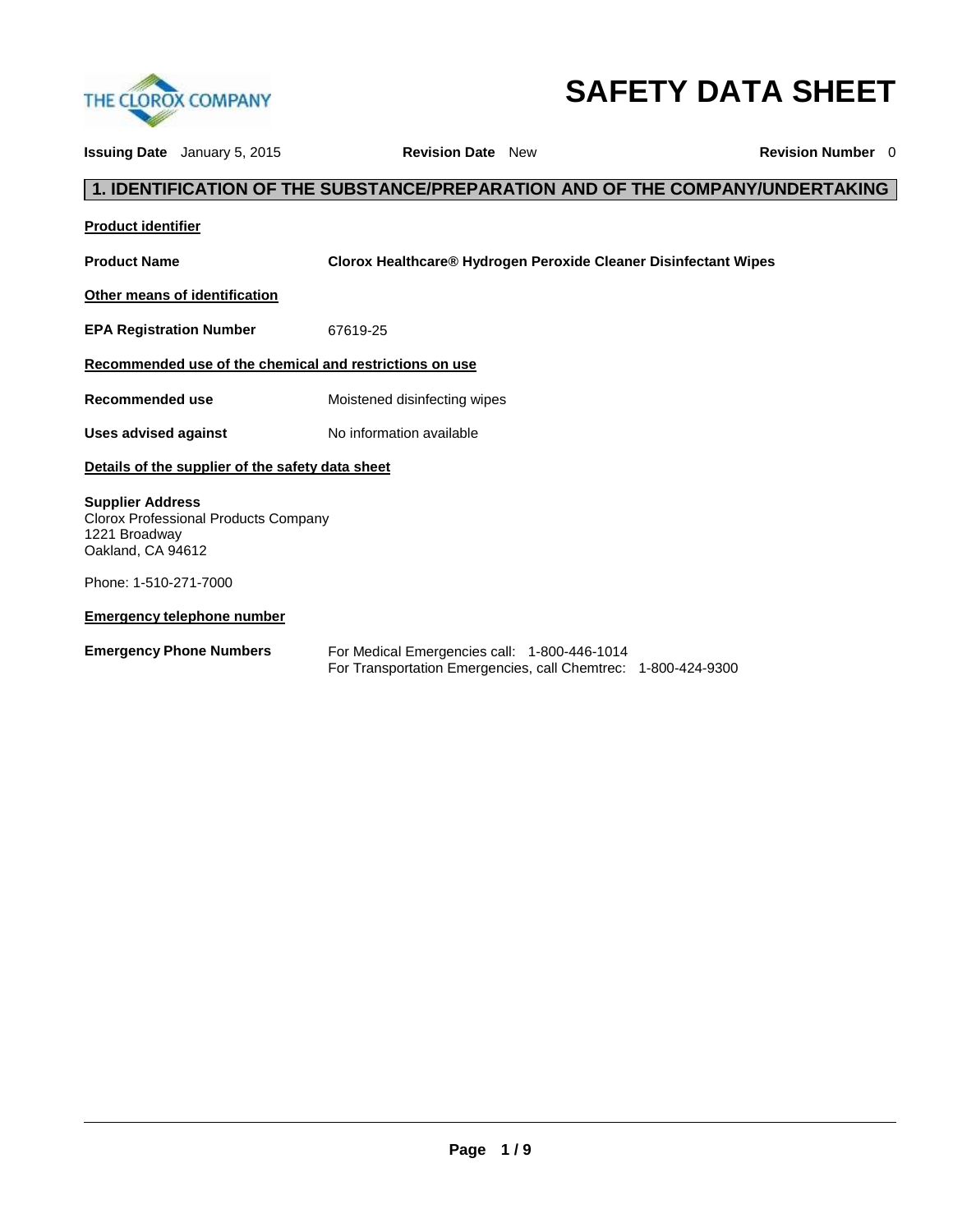### **2. HAZARDS IDENTIFICATION**

#### **Classification**

This product is not considered hazardous by the 2012 OSHA Hazard Communication Standard (29 CFR 1910.1200).

#### **GHS Label elements, including precautionary statements**

#### **Emergency Overview**

This product is not considered hazardous by the 2012 OSHA Hazard Communication Standard (29 CFR 1910.1200).

**Appearance** Clear, colorless liquid absorbed into white, non-woven wipes **Physical State** Thin liquid absorbed into non-woven wipes

**Odor** Cherry, almond

### **Precautionary Statements - Prevention**

None

#### **Precautionary Statements - Response** None

**Precautionary Statements - Storage** None

**Precautionary Statements - Disposal** None

#### **Hazards not otherwise classified (HNOC)**

Not applicable

#### **Unknown Toxicity**

19% of the mixture consists of ingredient(s) of unknown toxicity

#### **Other information**

Harmful to aquatic life with long-lasting effects.

#### **Interactions with Other Chemicals**

No information available.

### **3. COMPOSITION/INFORMATION ON INGREDIENTS**

| <b>Chemical Name</b> | <b>CAS No.</b> | Weight % | <b>Trade Secret</b> |
|----------------------|----------------|----------|---------------------|
| Hydrogen peroxide    | 7722-84-1      | - 5.ر    |                     |
| Benzyl alcohol       | 100-51-6       |          |                     |

\* The exact percentage (concentration) of composition has been withheld as a trade secret.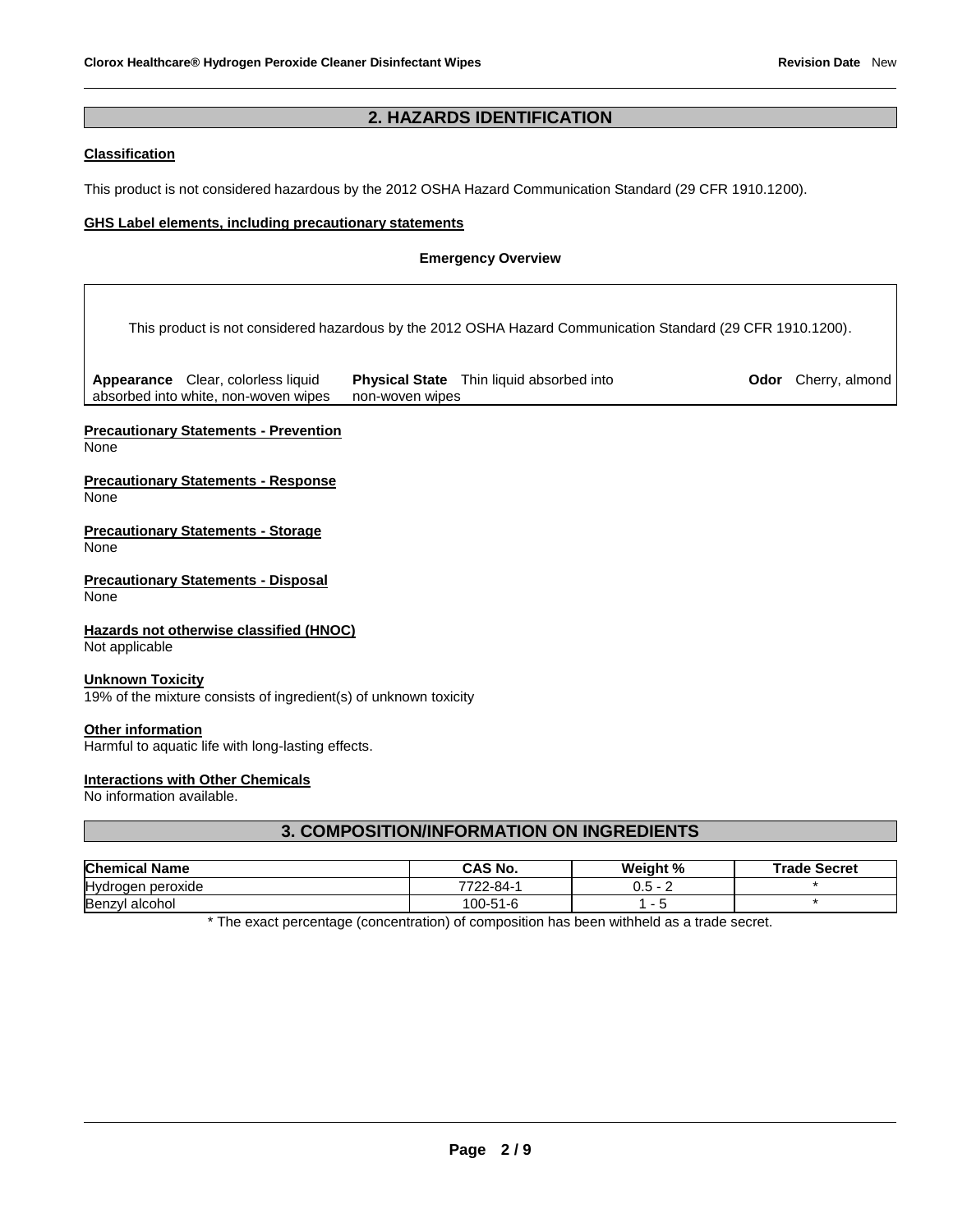### **4. FIRST AID MEASURES**

### **First aid measures**

| <b>General Advice</b>                                       | Show this safety data sheet to the doctor in attendance.                                                                                                                                                                                                |  |
|-------------------------------------------------------------|---------------------------------------------------------------------------------------------------------------------------------------------------------------------------------------------------------------------------------------------------------|--|
| <b>Eye Contact</b>                                          | Hold eye open and rinse slowly and gently with water for 15 - 20 minutes. If present,<br>remove contact lenses after the first 5 minutes of rinsing, then continue rinsing eye. Call a<br>poison control center or doctor for further treatment advice. |  |
| <b>Skin Contact</b>                                         | Rinse skin with plenty of water. If irritation persists, call a doctor.                                                                                                                                                                                 |  |
| <b>Inhalation</b>                                           | Move to fresh air. If breathing problems develop, call a doctor.                                                                                                                                                                                        |  |
| Ingestion                                                   | Drink a glassful of water. Call a doctor or poison control center.                                                                                                                                                                                      |  |
| Most important symptoms and effects, both acute and delayed |                                                                                                                                                                                                                                                         |  |
| <b>Most Important Symptoms and</b><br><b>Effects</b>        | Liquid may cause eye irritation.                                                                                                                                                                                                                        |  |
|                                                             | Indication of any immediate medical attention and special treatment needed                                                                                                                                                                              |  |
| <b>Notes to Physician</b>                                   | Treat symptomatically.                                                                                                                                                                                                                                  |  |

### **5. FIRE-FIGHTING MEASURES**

### **Suitable Extinguishing Media**

Use extinguishing measures that are appropriate to local circumstances and the surrounding environment.

#### **Unsuitable Extinguishing Media**

CAUTION: Use of water spray when fighting fire may be inefficient.

#### **Specific Hazards Arising from the Chemical**

#### **Hazardous Combustion Products** Oxides of carbon.

**Explosion Data**

**Sensitivity to Mechanical Impact No.** 

**Sensitivity to Static Discharge Mo.** 

#### **Protective equipment and precautions for firefighters**

As in any fire, wear self-contained breathing apparatus pressure-demand, MSHA/NIOSH (approved or equivalent) and full protective gear.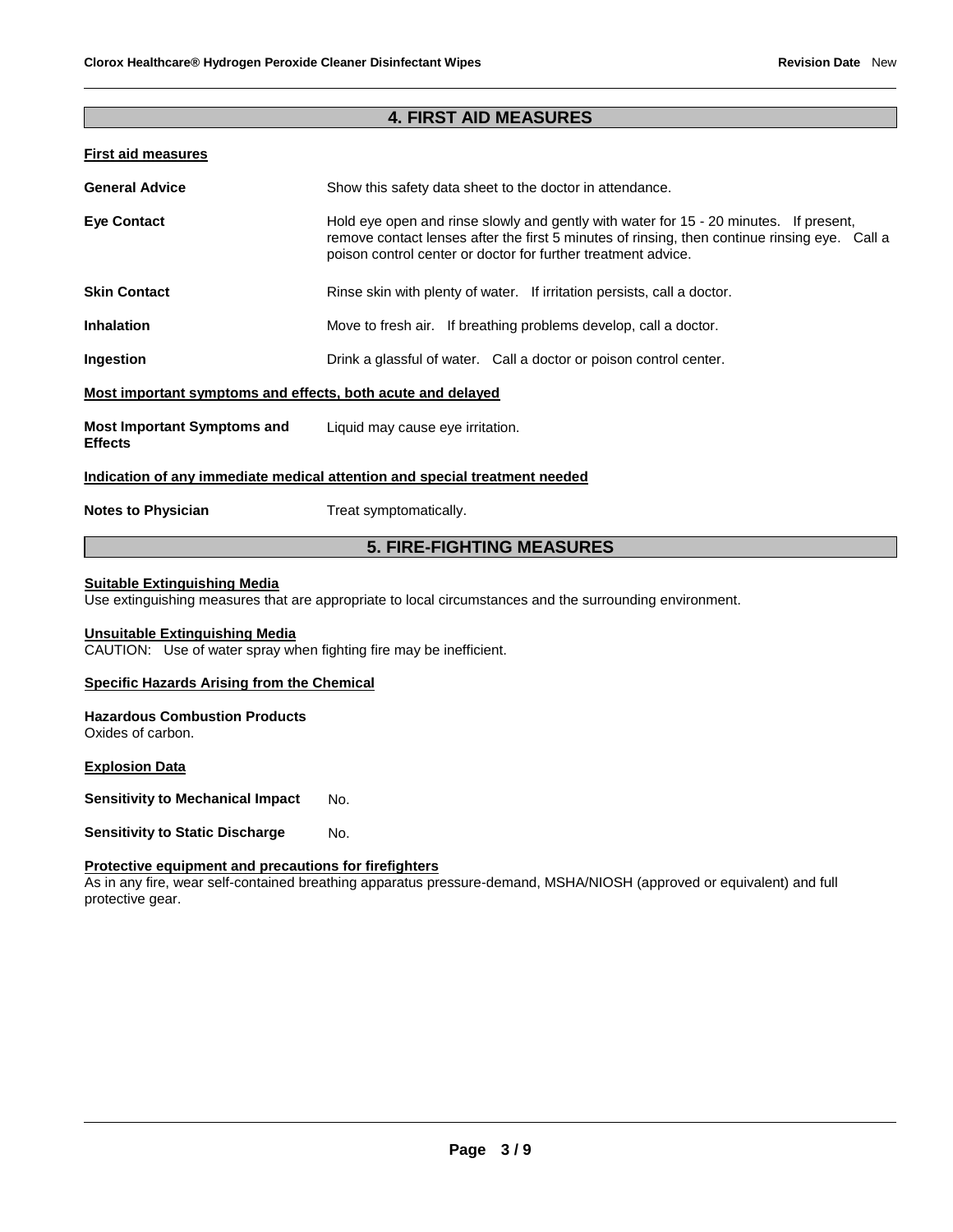### **6. ACCIDENTAL RELEASE MEASURES**

#### **Personal precautions, protective equipment and emergency procedures**

| <b>Personal Precautions</b>                          | Avoid contact with eyes.                                                                                                                                     |  |  |
|------------------------------------------------------|--------------------------------------------------------------------------------------------------------------------------------------------------------------|--|--|
| <b>Other Information</b>                             | Refer to protective measures listed in Sections 7 and 8.                                                                                                     |  |  |
| <b>Environmental precautions</b>                     |                                                                                                                                                              |  |  |
| <b>Environmental Precautions</b>                     | See Section 12 for additional ecological information.                                                                                                        |  |  |
| Methods and material for containment and cleaning up |                                                                                                                                                              |  |  |
| <b>Methods for Containment</b>                       | Prevent further leakage or spillage if safe to do so.                                                                                                        |  |  |
| <b>Methods for Cleaning Up</b>                       | Containerize. Wash residual down to sanitary sewer. Contact the sanitary treatment<br>facility in advance to assure ability to process washed-down material. |  |  |
|                                                      | 7. HANDLING AND STORAGE                                                                                                                                      |  |  |

#### **Precautions for safe handling**

Handling **Handle in accordance with good industrial hygiene and safety practice. Avoid contact with** eyes, skin, and clothing. Do not eat, drink, or smoke when using this product.

#### **Conditions for safe storage, including any incompatibilities**

| Storage | Keep containers tightly closed in a dry, cool, and well-ventilated place. |  |
|---------|---------------------------------------------------------------------------|--|

**Incompatible Products** None known.

### **8. EXPOSURE CONTROLS/PERSONAL PROTECTION**

#### **Control parameters**

#### **Exposure Guidelines**

| <b>Chemical Name</b>           | <b>ACGIH TLV</b> | <b>OSHA PEL</b>                          | <b>NIOSH IDLH</b>                                      |
|--------------------------------|------------------|------------------------------------------|--------------------------------------------------------|
| Hydrogen peroxide<br>7722-84-1 | TWA: 1 ppm       | TWA: 1 ppm<br>TWA: 1.4 mg/m <sup>3</sup> | IDLH: 75 ppm<br>TWA: 1 ppm<br>TWA: 1.4 mg/m $^{\circ}$ |

*ACGIH TLV: American Conference of Governmental Industrial Hygienists - Threshold Limit Value. OSHA PEL: Occupational Safety and Health Administration - Permissible Exposure Limits. NIOSH IDLH: Immediately Dangerous to Life or Health.*

#### **Appropriate engineering controls**

| <b>Engineering Measures</b> | Showers                    |  |
|-----------------------------|----------------------------|--|
|                             | Eyewash stations           |  |
|                             | <b>Ventilation systems</b> |  |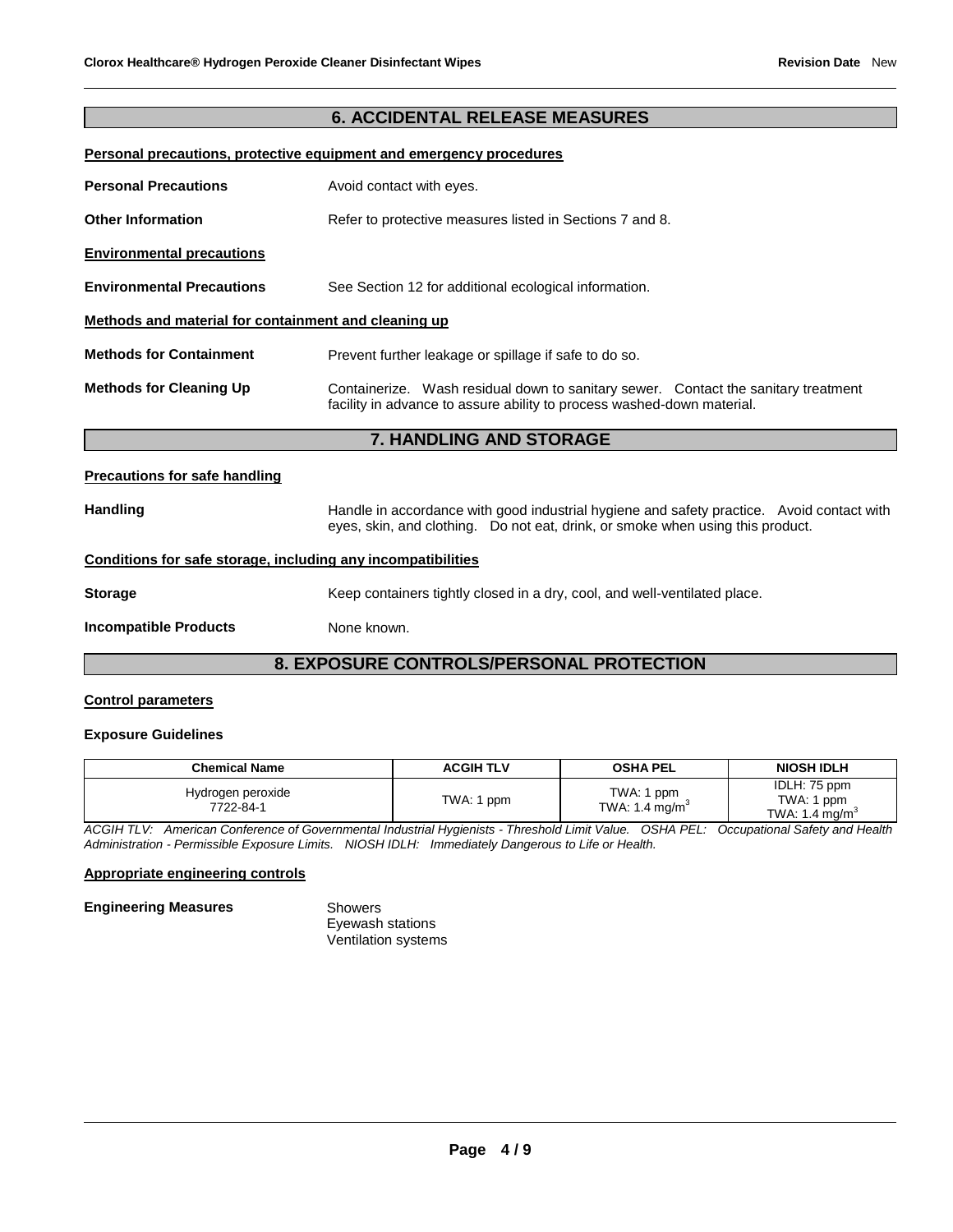| Individual protection measures, such as personal protective equipment                             |                                                                                                                                             |  |  |
|---------------------------------------------------------------------------------------------------|---------------------------------------------------------------------------------------------------------------------------------------------|--|--|
| <b>Eye/Face Protection</b>                                                                        | No special protective equipment required.                                                                                                   |  |  |
| <b>Skin and Body Protection</b>                                                                   | No special protective equipment required.                                                                                                   |  |  |
| <b>Respiratory Protection</b>                                                                     | No protective equipment is needed under normal use conditions. If irritation is<br>experienced, ventilation and evacuation may be required. |  |  |
| <b>Hygiene Measures</b><br>Handle in accordance with good industrial hygiene and safety practice. |                                                                                                                                             |  |  |

## **9. PHYSICAL AND CHEMICAL PROPERTIES**

### **Physical and Chemical Properties**

| <b>Physical State</b>                                   | Thin liquid absorbed into non-woven                |                       |                          |
|---------------------------------------------------------|----------------------------------------------------|-----------------------|--------------------------|
| Appearance                                              | wipes<br>Clear liquid absorbed into non-woven Odor |                       | Cherry, almond           |
|                                                         | wipes                                              |                       |                          |
| Color                                                   | Colorless liquid - white non-woven<br>wipes        | <b>Odor Threshold</b> | No information available |
| <b>Property</b>                                         | <b>Values</b>                                      | <b>Remarks/Method</b> |                          |
| pН                                                      | $2 - 3$ (liquid)                                   | None known            |                          |
| Melting/freezing point                                  | No data available                                  | None known            |                          |
| Boiling point / boiling range                           | No data available                                  | None known            |                          |
| <b>Flash Point</b>                                      | No data available                                  | None known            |                          |
| <b>Evaporation rate</b>                                 | No data available                                  | None known            |                          |
| Flammability (solid, gas)                               | No data available                                  | None known            |                          |
| <b>Flammability Limits in Air</b>                       |                                                    |                       |                          |
| <b>Upper flammability limit</b>                         | No data available                                  | None known            |                          |
| Lower flammability limit                                | No data available                                  | None known            |                          |
| Vapor pressure                                          | No data available                                  | None known            |                          |
| <b>Vapor density</b>                                    | No data available                                  | None known            |                          |
| <b>Specific Gravity</b>                                 | $~1.0$ (liquid)                                    | None known            |                          |
| <b>Water Solubility</b>                                 | Complete (liquid)                                  | None known            |                          |
| Solubility in other solvents                            | No data available                                  | None known            |                          |
| Partition coefficient: n-octanol/waterNo data available |                                                    | None known            |                          |
| <b>Autoignition temperature</b>                         | No data available                                  | None known            |                          |
| <b>Decomposition temperature</b>                        | No data available                                  | None known            |                          |
| <b>Kinematic viscosity</b>                              | No data available                                  | None known            |                          |
| <b>Dynamic viscosity</b>                                | No data available                                  | None known            |                          |
| <b>Explosive Properties</b>                             | Not explosive                                      |                       |                          |
| <b>Oxidizing Properties</b>                             | No data available                                  |                       |                          |
| <b>Other Information</b>                                |                                                    |                       |                          |
| <b>Softening Point</b>                                  | No data available                                  |                       |                          |
| <b>VOC Content (%)</b>                                  | No data available                                  |                       |                          |
| <b>Particle Size</b>                                    | No data available                                  |                       |                          |
| <b>Particle Size Distribution</b>                       | No data available                                  |                       |                          |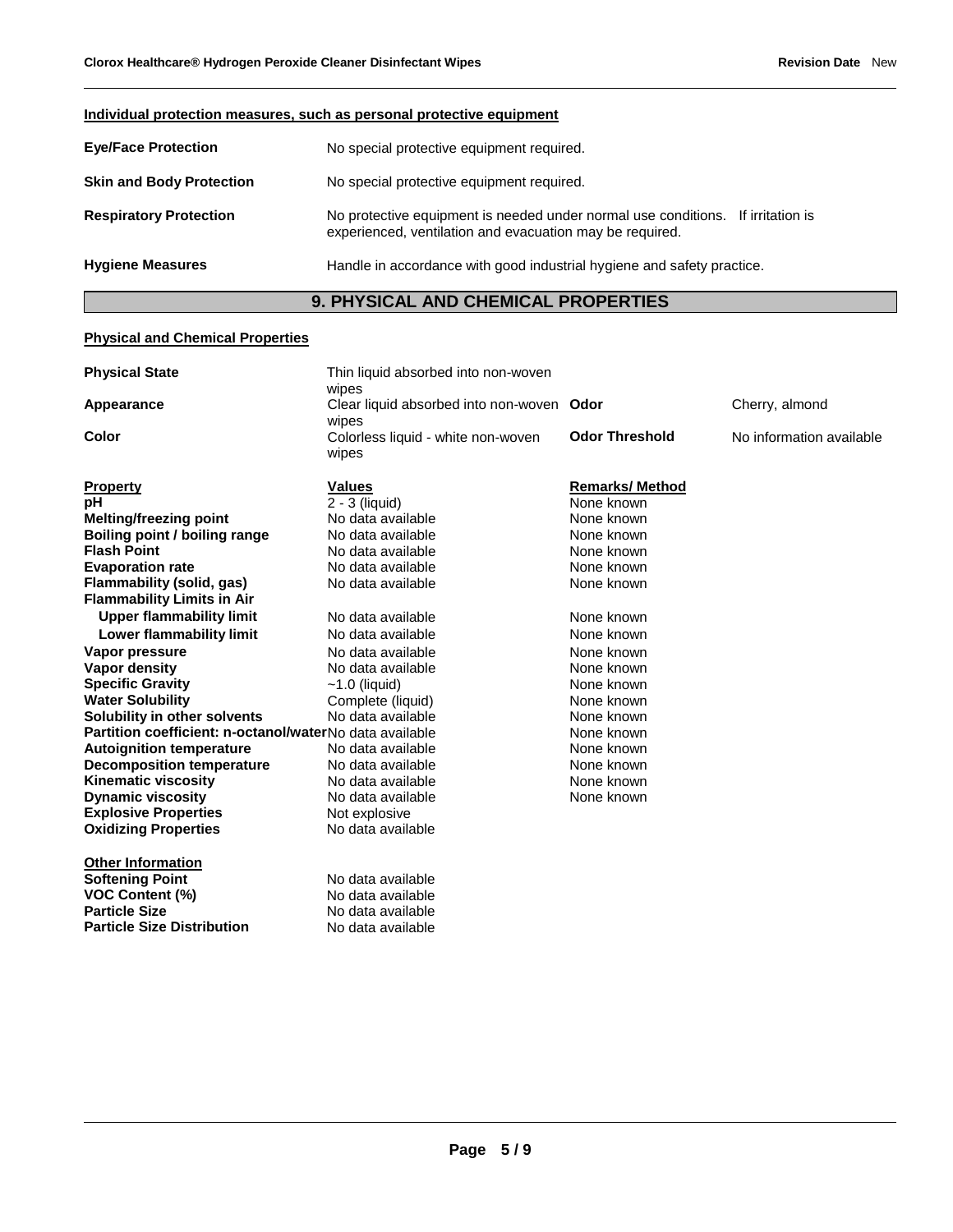### **10. STABILITY AND REACTIVITY**

### **Reactivity**

No data available.

#### **Chemical stability**

Stable under recommended storage conditions.

#### **Possibility of Hazardous Reactions**

None under normal processing.

#### **Conditions to avoid**

None known based on information supplied.

#### **Incompatible materials**

None known.

#### **Hazardous Decomposition Products**

None known.

### **11. TOXICOLOGICAL INFORMATION**

### **Information on likely routes of exposure**

| <b>Product Information</b> |                                                                                                    |
|----------------------------|----------------------------------------------------------------------------------------------------|
| <b>Inhalation</b>          | Exposure to vapor or mist may irritate respiratory tract.                                          |
| <b>Eye Contact</b>         | Liquid may cause irritation.                                                                       |
| <b>Skin Contact</b>        | Liquid may cause slight irritation.                                                                |
| Ingestion                  | Ingestion of liquid may cause slight irritation to mucous membranes and gastrointestinal<br>tract. |

#### **Component Information**

| <b>Chemical Name</b>             | LD50 Oral        | <b>LD50 Dermal</b>                 | <b>LC50 Inhalation</b> |
|----------------------------------|------------------|------------------------------------|------------------------|
| Hydrogen peroxide<br>7722-84-1   | 801 mg/kg (Rat)  | 4.06 g/kg (Rat)<br>2 g/kg (Rabbit) | 2 $g/m^3$ (Rat, 4 h)   |
| Benzyl alcohol<br>$100 - 51 - 6$ | 1230 mg/kg (Rat) | 2 g/kg (Rabbit)                    | 8.8 mg/L (Rat, 4 h)    |

#### **Information on toxicological effects**

**Symptoms** Liquid may cause redness and tearing of eyes.

### **Delayed and immediate effects as well as chronic effects from short and long-term exposure**

| <b>Sensitization</b>     | No information available. |
|--------------------------|---------------------------|
| <b>Mutagenic Effects</b> | No information available. |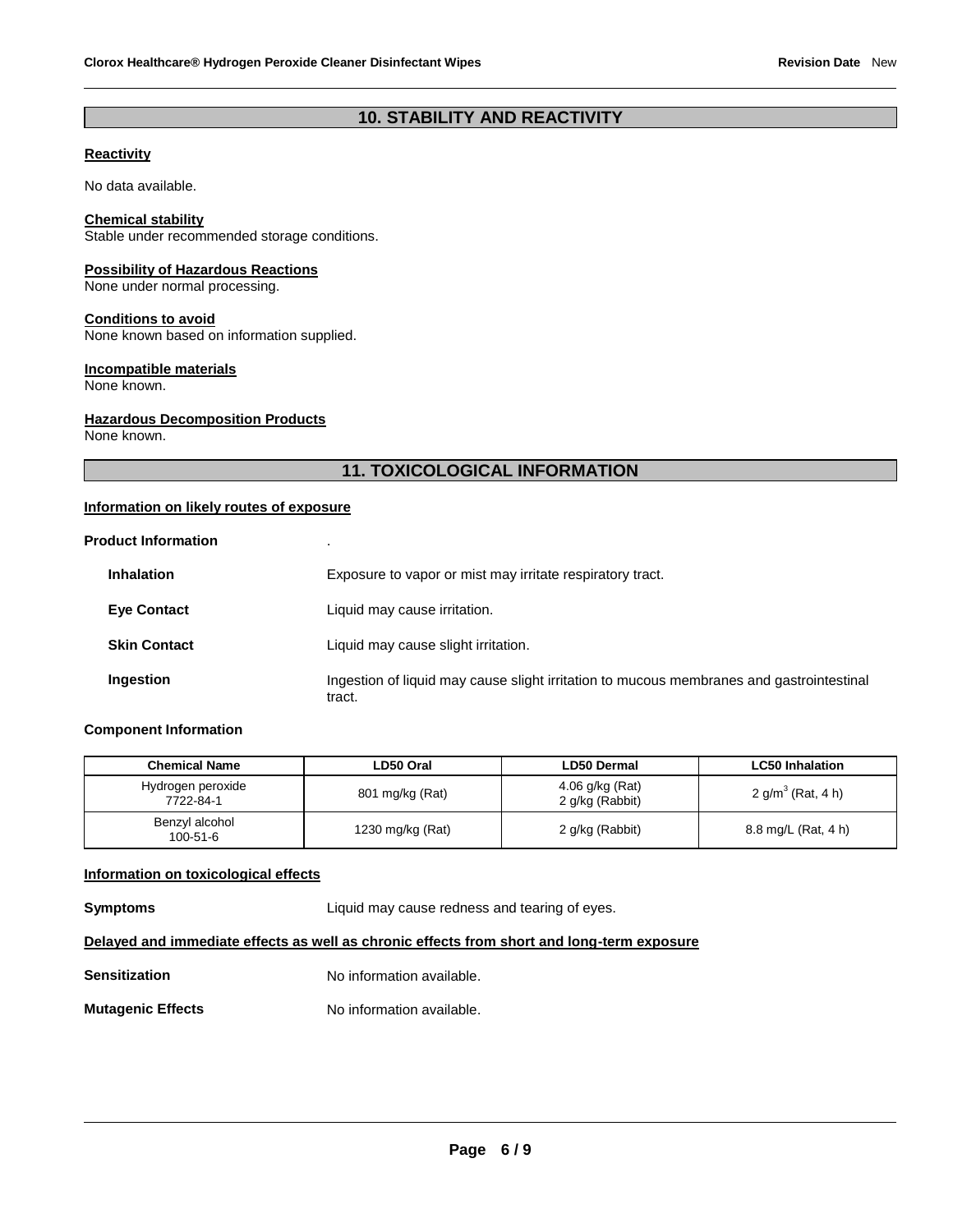**Carcinogenicity** The table below indicates whether each agency has listed any ingredient as a carcinogen.

| <b>Chemical Name</b>                                                                                                                                                                                                          | <b>ACGIH</b>   | <b>IARC</b>                                                                                                                                 | <b>NTP</b> | <b>OSHA</b> |  |  |  |
|-------------------------------------------------------------------------------------------------------------------------------------------------------------------------------------------------------------------------------|----------------|---------------------------------------------------------------------------------------------------------------------------------------------|------------|-------------|--|--|--|
| Hydrogen peroxide<br>7722-84-1                                                                                                                                                                                                | A <sub>3</sub> | Group 3                                                                                                                                     |            |             |  |  |  |
| <b>ACGIH (American Conference of Governmental Industrial Hygienists)</b><br>A3 - Animal Carcinogen<br><b>IARC (International Agency for Research on Cancer)</b><br>Group 3 - Not classifiable as to carcinogenicity to humans |                |                                                                                                                                             |            |             |  |  |  |
| <b>Reproductive Toxicity</b>                                                                                                                                                                                                  |                | No information available.                                                                                                                   |            |             |  |  |  |
| <b>STOT - single exposure</b>                                                                                                                                                                                                 |                | No information available.                                                                                                                   |            |             |  |  |  |
| <b>STOT - repeated exposure</b><br><b>Chronic Toxicity</b><br><b>Target Organ Effects</b>                                                                                                                                     |                | No information available.<br>No known effect based on information supplied.<br>Respiratory system, eyes, skin, gastrointestinal tract (GI). |            |             |  |  |  |
| <b>Aspiration Hazard</b>                                                                                                                                                                                                      |                | No information available.                                                                                                                   |            |             |  |  |  |

#### **Numerical measures of toxicity - Product Information**

**ATEmix (oral)** 13 g/kg **ATEmix (dermal)** 28 g/kg (ATE) **ATEmix (inhalation-gas)** 63,705 ppm (4 hr) **ATEmix (inhalation-dust/mist)** 24.77 mg/L **ATEmix (inhalation-vapor)** 156 mg/L ATEmix

### **12. ECOLOGICAL INFORMATION**

#### **Ecotoxicity**

Harmful to aquatic life with long lasting effects.

#### **Persistence and Degradability**

No information available.

### **Bioaccumulation**

No information available.

#### **Other adverse effects**

No information available.

### **13. DISPOSAL CONSIDERATIONS**

#### **Disposal methods**

Dispose of in accordance with all applicable federal, state, and local regulations.

#### **Contaminated Packaging**

Do not reuse empty containers. Dispose of in accordance with all applicable federal, state, and local regulations.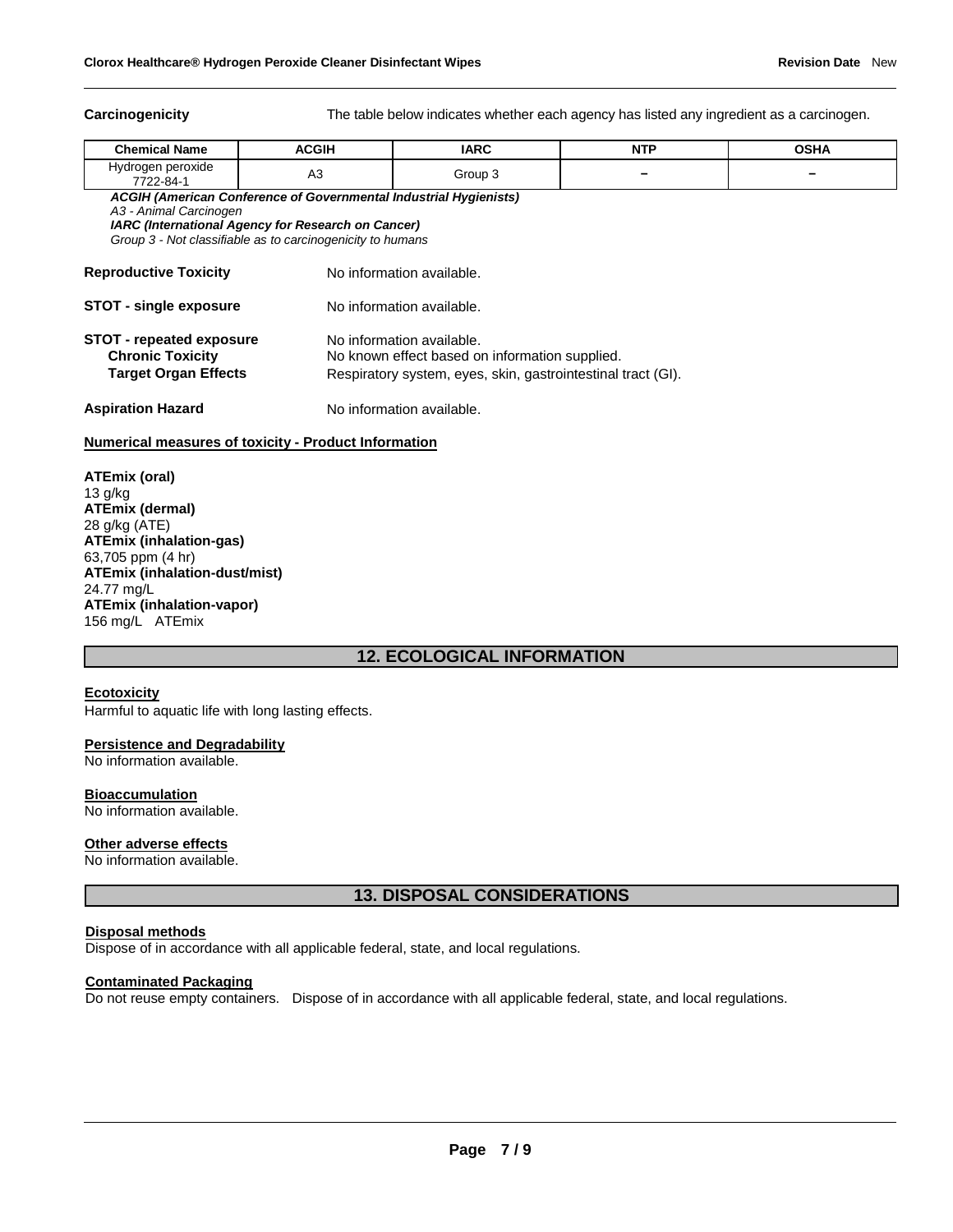| <b>14. TRANSPORT INFORMATION</b>  |                |  |  |  |  |
|-----------------------------------|----------------|--|--|--|--|
| <b>DOT</b>                        | Not regulated. |  |  |  |  |
| <b>TDG</b>                        | Not regulated. |  |  |  |  |
| <b>ICAO</b>                       | Not regulated. |  |  |  |  |
| <b>IATA</b>                       | Not regulated  |  |  |  |  |
| <b>IMDG/IMO</b>                   | Not regulated  |  |  |  |  |
| <b>15. REGULATORY INFORMATION</b> |                |  |  |  |  |

#### **Chemical Inventories**

| <b>TSCA</b>     | All components of this product are either on the TSCA 8(b) Inventory or otherwise exempt |
|-----------------|------------------------------------------------------------------------------------------|
| <b>DSL/NDSL</b> | from listing.<br>All components are on the DSL or NDSL.                                  |
|                 |                                                                                          |

**TSCA** - United States Toxic Substances Control Act Section 8(b) Inventory **DSL/NDSL** - Canadian Domestic Substances List/Non-Domestic Substances List

### **U.S. Federal Regulations**

#### **SARA 313**

Section 313 of Title III of the Superfund Amendments and Reauthorization Act of 1986 (SARA). This product does not contain any chemicals that are subject to the reporting requirements of the Act and Title 40 of the Code of Federal Regulations, Part 372.

| SARA 311/312 Hazard Categories           |    |
|------------------------------------------|----|
| <b>Acute Health Hazard</b>               | N٥ |
| <b>Chronic Health Hazard</b>             | No |
| <b>Fire Hazard</b>                       | No |
| <b>Sudden Release of Pressure Hazard</b> | Nο |
| <b>Reactive Hazard</b>                   | No |

#### **CWA (Clean Water Act)**

This product contains the following substance that is regulated pollutants pursuant to the Clean Water Act (40 CFR 122.21 and 40 CFR 122.42).

| <b>Chemical Name</b>           | <b>CWA - Reportable</b><br>Quantities |  | <b>CWA - Priority Pollutants</b> | <b>CWA - Hazardous</b><br><b>Substances</b> |  |
|--------------------------------|---------------------------------------|--|----------------------------------|---------------------------------------------|--|
| Hydrogen peroxide<br>7722-84-1 |                                       |  |                                  |                                             |  |

#### **CERCLA**

This material, as supplied, contains one or more substances regulated as a hazardous substance under the Comprehensive Environmental Response Compensation and Liability Act (CERCLA) (40 CFR 302).

| <b>Chemical Name</b><br><b>Hazardous Substances RQs</b> |   | <b>Extremely Hazardous</b><br><b>Substances RQs</b> | RQ |  |
|---------------------------------------------------------|---|-----------------------------------------------------|----|--|
| Hydrogen peroxide<br>7722-84-1                          | - | 1000 lb                                             | -  |  |